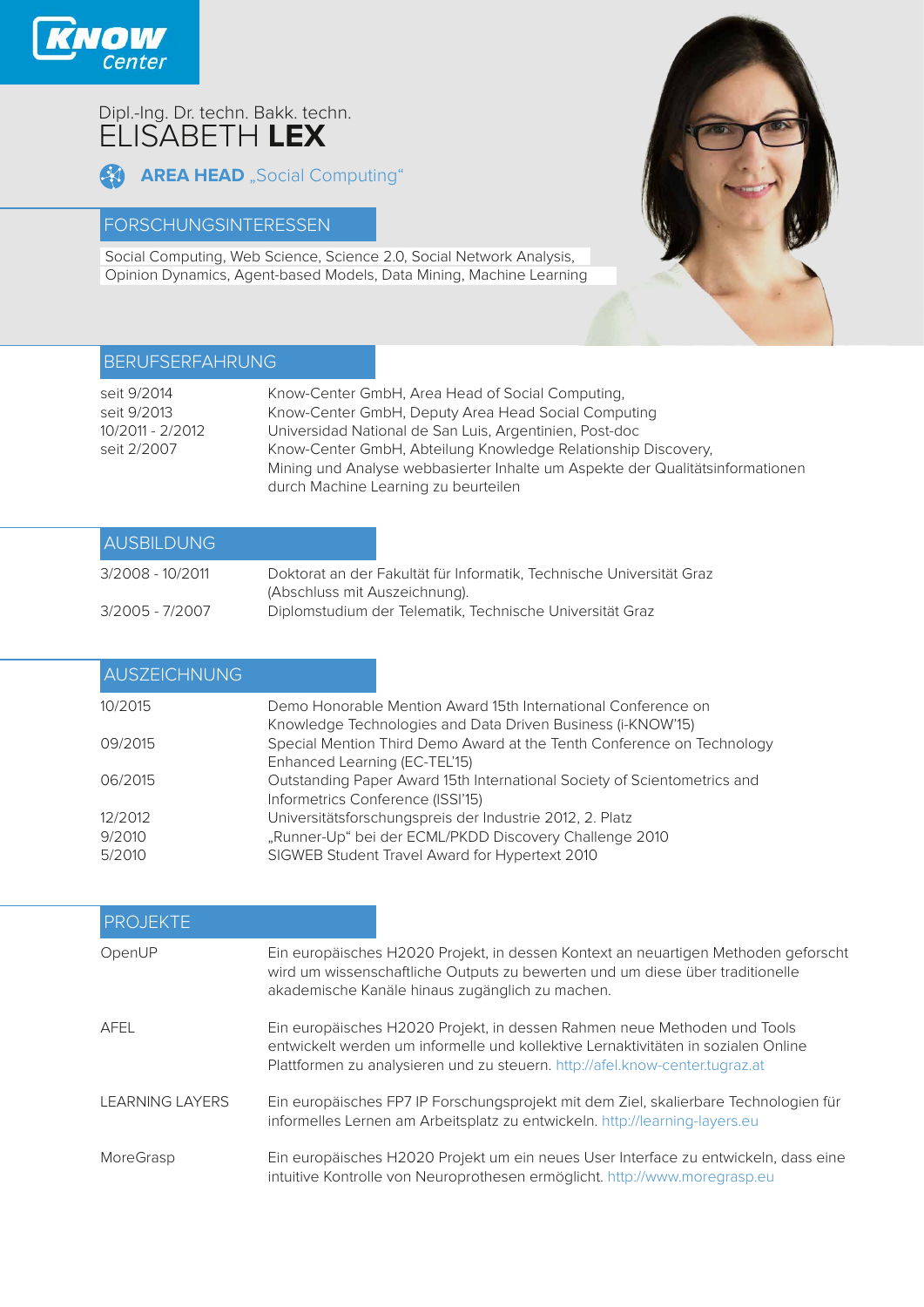#### AUSGEWÄHLTE PUBLIKATIONEN

- 1. Kowald, D., Lex, E. The Influence of Frequency, Recency and Semantic Context on the Reuse of Tags in Social Tagging Systems. In Proceedings of the 27th ACM Conference on Hypertext and Hypermedia (HT2016)
- 2. Lacic, E., Kowald, D., Lex, E. High Enough? Explaining and Predicting Traveler Satisfaction Using Airline Reviews. In Proceedings of the 27th ACM Conference on Hypertext and Hypermedia (HT2016)
- 3. Peters, I., Kraker, P., Lex, E., Gumpenberger, C., and Gorraiz, J. Research data explored: an extended analysis of citations and altmetrics. Scientometrics, 2016.
- 4. Kowald, D. and Lex, E. Evaluating Tag Recommender Algorithms in Real-World Folksonomies: A Comparative Study. In Proceedings of the 9th ACM Recommender Systems Conference (RecSys 2015)
- 5. Hasani-Mavriqi, I., Geigl, F., Pujari, S., Lex, E., Helic, D. (2015) Influence of Status on Consensus Building in Collaboration Networks. In Proceedings of the IEEE/ACM International Conference on Advances in Social Networks Analysis and Mining (ASONAM 2015)
- 6. Seitlinger, P., Kowald, D., Kopeinik, S., Hasani-Mavriqi, I., Ley, T., and Lex, E. (2015) Attention Please! A Hybrid Resource Recommender Mimicking Attention-Interpretation Dynamics. In 24rd International World Wide Web Conference (WWW2015), Web-Science Track, Companion Volume, New York: ACM.
- 7. Peters, I., Kraker, P., Lex, E., Gumpenberger, C., and Gorraiz, J. (2015) Research Data Explored: Citations versus Altmetrics. In Proceedings of the International Society for Informetrics and Scientometrics – ISSI 2015, 2015 – Outstanding Paper Award
- 8. Pujari, S., Hadgu, A., Lex, E., Jäschke, R. (2015) Social Activity versus Academic Activity: A Case Study of Computer Scientists on Twitter In Proceedings of the 15th International Conference on Knowledge Technologies and Data-Driven Business (i-KNOW 2015)
- 9. Lex, E.; Pimas, O.; Simon, J. & Pammer, V., Where am I? Using Mobile Sensor Data to Predict a User's Semantic Place with a Random Forest Algorithm, Proceedings of 9th International Conference on Mobile and Ubiquitous Systems: Computing Networking and Services (Mobiquitous 2012), 2012.
- 10. Juffinger, A., Granitzer, M., Lex, E. (2009) Blog Credibility Ranking by Exploiting Verified Content., Proceedings of the 3rd Workshop on Information Credibility on the Web at the 18th WWW conference.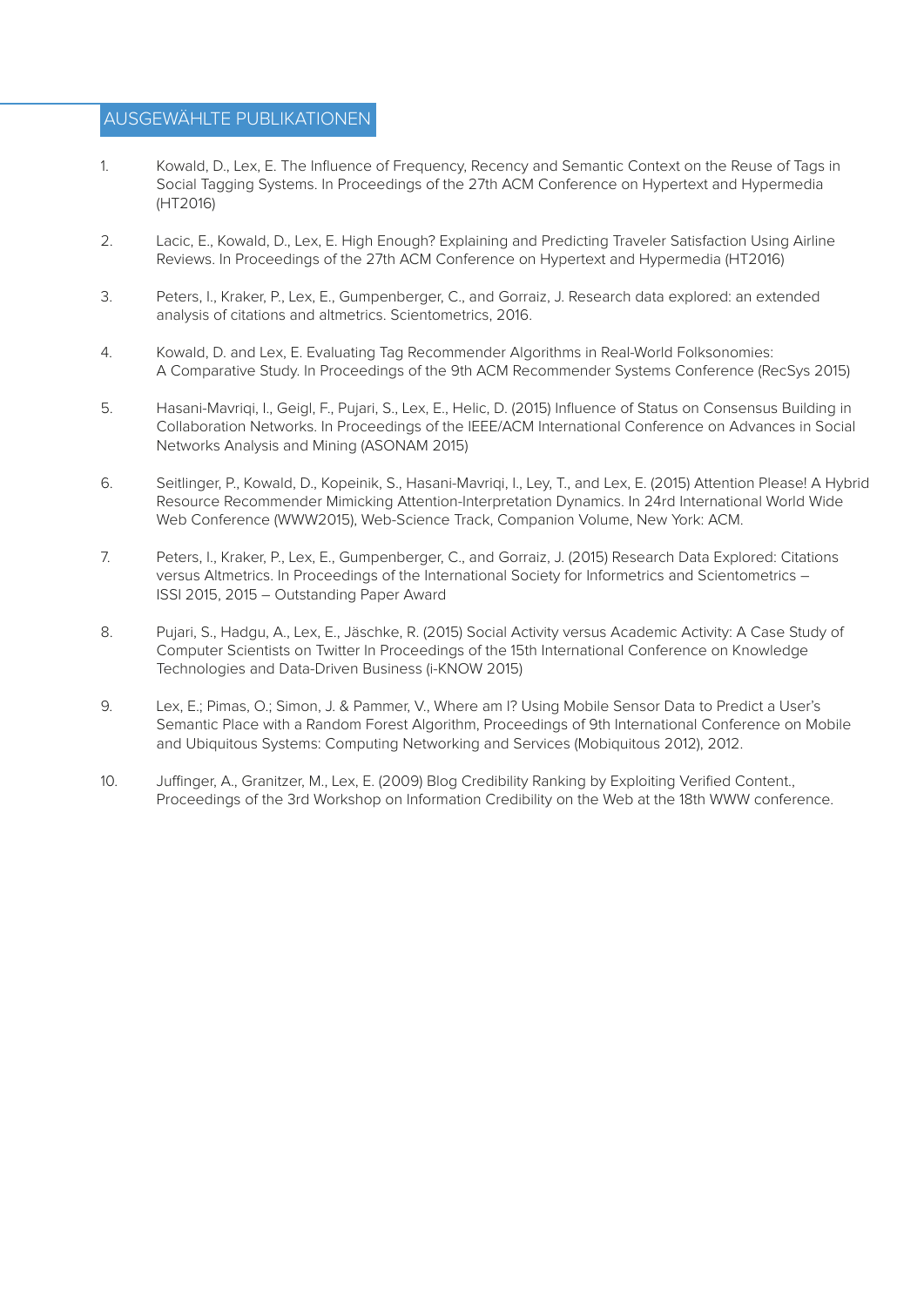

# Dipl.-Ing. Dr. techn. Bakk. techn. ELISABETH **LEX**

**AREA HEAD** "Social Computing"

### RESEARCH INTERESTS

Social Computing, Web Science, Science 2.0, Social Network Analysis, Opinion Dynamics, Agent-based Models, Data Mining, Machine Learning



## JOB EXPERIENCES

| since 9/2014     | Know-Center GmbH, Area Head of Social Computing,                            |
|------------------|-----------------------------------------------------------------------------|
| since 9/2013     | Know-Center GmbH, Deputy Area Head Social Computing                         |
| 10/2011 - 2/2012 | Universidad National de San Luis, Argentinien, Post-doc                     |
| since 2/2007     | Know-Center GmbH, Department Knowledge Relationship Discovery,              |
|                  | Mining and analyzing Web-based content to assess information quality facets |
|                  | using Machine Learning                                                      |

| <b>EDUCATION</b> |                                                                                                                      |
|------------------|----------------------------------------------------------------------------------------------------------------------|
| 3/2008 - 10/2011 | Doctoral Programme at the Faculty of Computer Science, Graz University of Technology.<br>Graduated with distinction. |
| 3/2005 - 7/2007  | Master Programme Telematics, Graz University of Technology.                                                          |

| <b>AWARDS</b> |                                                                                                                            |
|---------------|----------------------------------------------------------------------------------------------------------------------------|
| 10/2015       | Demo Honorable Mention Award 15th International Conference on                                                              |
| 09/2015       | Knowledge Technologies and Data Driven Business (i-KNOW'15)<br>Special Mention Third Demo Award at the Tenth Conference on |
|               | Technology Enhanced Learning (EC-TEL'15)                                                                                   |
| 06/2015       | Outstanding Paper Award 15th International Society of Scientometrics and<br>Informetrics Conference (ISSI'15)              |
| 12/2012       | "Universitätsforschungspreis der Industrie 2012", 2nd place                                                                |
| 9/2010        | Runner Up at ECML/PKDD Discovery Challenge 2010                                                                            |
| 5/2010        | SIGWEB Student Travel Award for Hypertext 2010                                                                             |

| <b>PROJECTS</b>        |                                                                                                                                                                                                                    |
|------------------------|--------------------------------------------------------------------------------------------------------------------------------------------------------------------------------------------------------------------|
| OpenUP                 | A European H2020 project in which research is being conducted on new methods<br>to evaluate scientific output and to make these accessible beyond traditional<br>cademic channels.                                 |
| AFEL                   | A European H2020 project in which new methods and tools are being developed to<br>support and analyse informal and collective learning activities in online social platforms.<br>http://afel.know-center.tugraz.at |
| <b>LEARNING LAYERS</b> | A European FP7 IP research project with the aim of developing scalable technologies for<br>informal learning in the workplace. http://learning-layers.eu                                                           |
| MoreGrasp              | A European H2020 project to develop a new user interface that allows an intuitive control<br>of neuroprostheses. http://www.moregrasp.eu                                                                           |